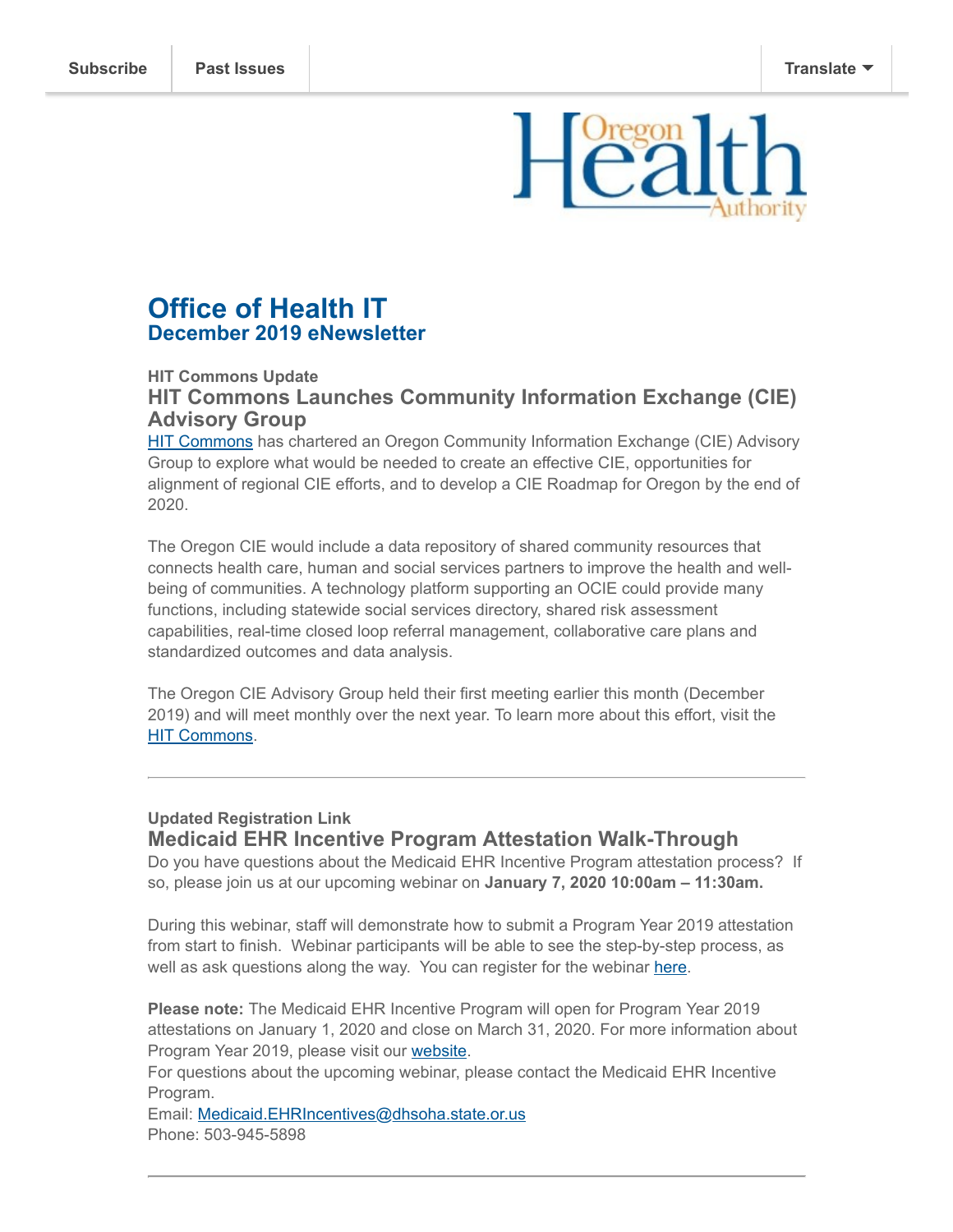### **Subscribe | Past Issues [Subscribe](http://eepurl.com/eH1C2) Past Issues [Translate](javascript:;)**

### **2019 Health IT Report to HITOC Released**

The Health Information Technology Oversight Council (HITOC) held an exciting meeting on December 5, 2019. The Council learned about the newly released and much-anticipated 2019 Health IT Report.

The report, which provides an overview of Oregon's health IT landscape, was developed in collaboration with HITOC members and will help inform HITOC's 2020 strategic planning. The report covers key health IT, including electronic health records (EHRs) and health information exchange (HIE), which are foundational to all other health IT efforts. Some key takeaways include:

- Oregon has seen massive HIE growth over the past five years, with physical health providers showing the greatest increase. Behavioral health and oral health providers are participating in health information exchange, but a digital divide still exists.
- EHR foundations cannot be separated from HIE strategies. Access to robust, certified EHRs is a major driver of HIE opportunities.
- Oregon providers and hospitals typically need multiple HIE tools to meet their HIE needs.

HITOC members had positive feedback for the report, saying they're pleased to have a summary of Oregon's EHR and HIE landscape as they head into their 2020 strategic planning.

You can find the complete draft report [here,](https://www.oregon.gov/oha/HPA/OHIT-HITOC/HITOC%20Meeting%20Docs/2019_HIT_Report_for_HITOC_Review.pdf) and meeting materials from the December 5<sup>th</sup> meeting can be found on our [meetings page.](https://www.oregon.gov/oha/HPA/OHIT-HITOC/Pages/HITOC-Meetings.aspx) The HITOC meeting took place on Thursday, December 5, 2019, from 12:30 p.m. – 3:45 p.m. in Suite 775 of the Five Oak Building in Portland.

### **HITOC Strategic Plan Update HITOC Announces Strategic Plan Update**

In 2020, Oregon's Health IT Oversight Council (HITOC) will update Oregon's strategic plan for health IT for 2021 and beyond. HITOC's strategic plan is for everyone in Oregon, not just Medicaid/Oregon Health Plan. Its statewide strategies include state agencies, hospitals, health systems, CCOs and health insurance companies, clinicians and clinic staff, technology partners, consumers/patients, and more. Your input on where HITOC should stay the course and where adjustments are needed is critical!

Input opportunities will include an overview of progress on the current strategies and HITOC's questions for participants.

[Learn more about the strategic plan update.](https://www.oregon.gov/oha/HPA/OHIT-HITOC/Pages/SP21_Home.aspx)

## **Upcoming meetings:**

Members of the public are invited to join us in person, via webinar, or after the meeting by listening to the recordings, which are available on [our website.](https://www.oregon.gov/oha/hpa/ohit/pages/index.aspx)

**Provider Directory Advisory Committee** January 15, 2020 1:00 p.m. - 3:00 p.m.